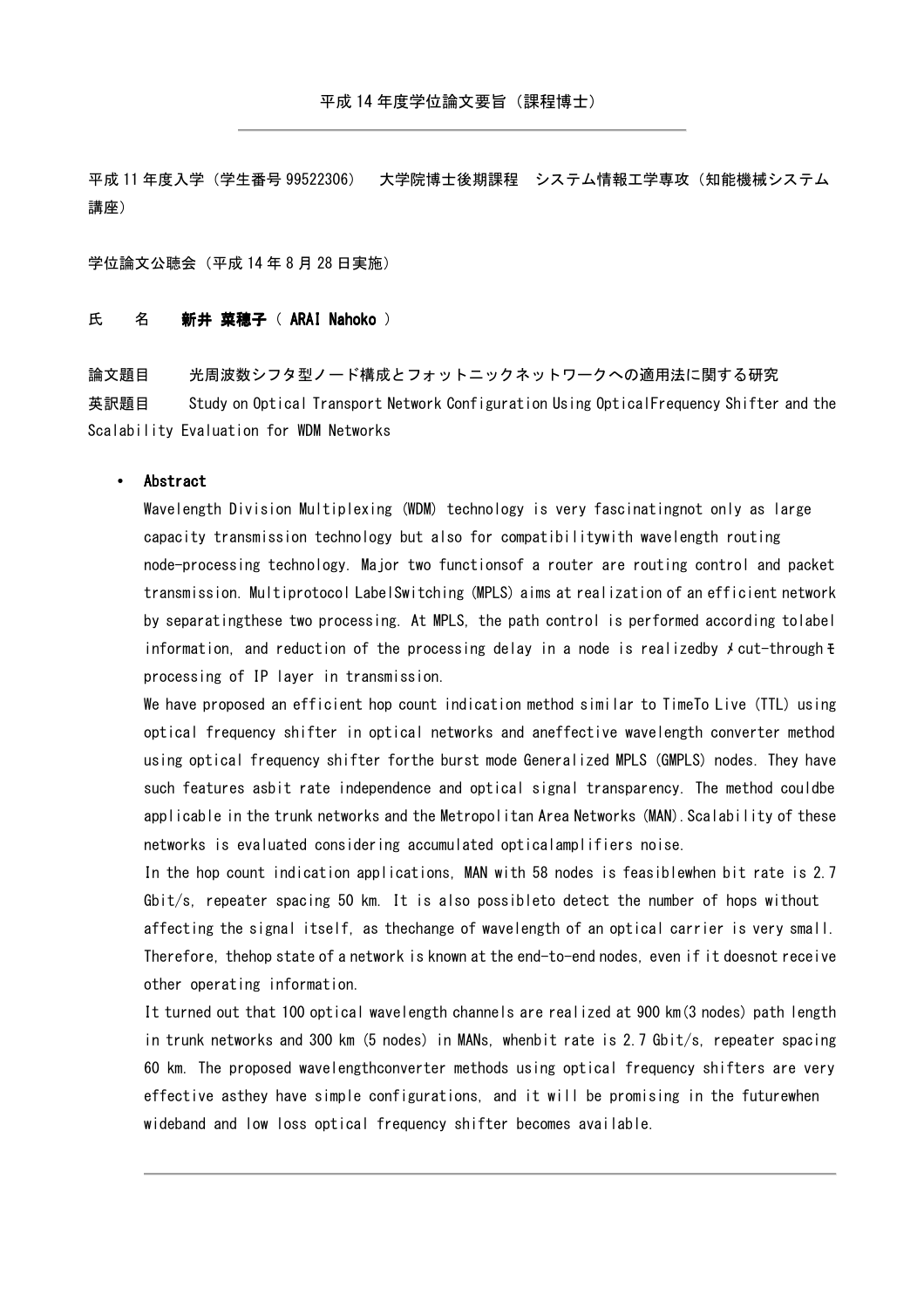## 論文内容要旨(和文)

インターネットの発展とともに超高速,大容量の伝送が求められている.現在の IP ネットワークで は,中継ルータにおける電気による処理能力の限界が議論されている.これを解決するために,本質 的に超高速性に優れたフォトニックネットワークの研究開発が行われている.超大容量の波長分割多 重(WavelengthDivision Multiplexer: WDM)と,(OADM:Optical Add/Drop Multiplexer)やクロ スコネクト(OXC:Optical Cross Connect)などの光技術を導入して中継ノードで光信号を電気信号 に変換することなく任意の波長を光のまま自由に分岐・挿入、ルーチング(スイッチ)等の処理を行 うものである.このようにフォトニックネットワークのノード構成技術に関して本研究では,IP ル ーティングにおける TTL と類似の機能を有するホップ数計数法と,光周波数シフタを用いた有効な波 長変換方式を提案する.

従来の IP over SDH (Synchronous Digital Hierarchy)に基づくネットワークでは,IP レイヤと SDH レイヤとそれぞれのレイヤごとに独立にネットワークを管理しなければならなかった.この管理 の負担軽減のためと,トラヒックエンジニアリングを実現するために,ネットワークをマルチレイヤ で管理する技術として MPLS(MultiprotocolLabel Switching)が多く利用されるようになって来た. Generalized MultiprotocolLabel Switching (GMPLS)は,ラベルとして波長や SDH のタイムスロッ トなども扱えるように,光レイヤや,その他様々なハードウェアに依存しない汎用のネットワーク運 用に MPLS を拡張したシグナリングプロトコルである. MPLS および GMPLS の特徴は. (1)レイヤに 依存しない多様な回線に適用可能,(2)トラヒックの経路を運用者のポリシーに従って指定できる など,トラヒックエンジニアリングが容易, (3) IP レイヤでの処理を省く(カットスルー)こと によって転送効率が向上する,すなわち中継ノードにおいて電気処理による IP アドレスの経路表検 索作業が省略可能になるなどである.

マルチレイヤを一括して管理運用する技術である MPLS および GMPLS では各レイヤ間でのネットワー ク情報の同期を取る必要がある.本研究では,マルチレイヤでのネットワーク情報同期のために,光 周波数シフタを用いて光レイヤで,IP ルーチングにおける TTL と類似の機能を提供する有効なホッ プ数計数法(hopcount indication)を提案した. 信号対雑音比(signal to noise ratio: SNR)の 計算式に基づく計算の結果,ビットレート 2.7Gbit/s,中継距離 50 km の Optical Transport Network (OTN)においては 58 ノードまで中規模ネットワークに適用可能であることがわかった.本方式によれ ば,オペレーティング情報の交換をしなくとも,エンド・ツー・エンドでネットワークのホップ状態 がわかる.

WDM において,波長の割当て方法には仮想波長パス(Virtual Wavelength Path:VWP)方式と波長パ ス(Wavelength Path: WP)方式があるが,VWP はリンクごとにオプティカルパスの波長変換が可能 なため,固定波長割り当てである WP 方式よりも網内での波長利用効率が高い.このようなフォトニ ックネットワークにおいて波長変換は鍵となる技術である.既存の波長変換の技術には O/E/O

(optic-electronic-optic)変換によるもの,半導体光増幅器(semiconductoroptical amplifier : SOA)を使うもの,四光波混合(four wave mixing : FWM)などの方法がある.それに対して本研究 では,光周波数シフタを用いた波長変換法を提案する.本方式の利点は低クロストークで,変換する それぞれの波長ごとに別々の信号方式を用いる必要がなく,単純な構成で実現可能なことである.現 在では acousto-optic(AO)タイプの光周波数シフタのシフト値は数百 MHz 程度であるが,将来波長 パスとして利用可能な数 GHz 以上シフト可能な光周波数シフタの開発が期待される.

パス長と変換可能チャネル数は光ファイバ損失と波長変換時の損失に依存するため,本論文では SNR